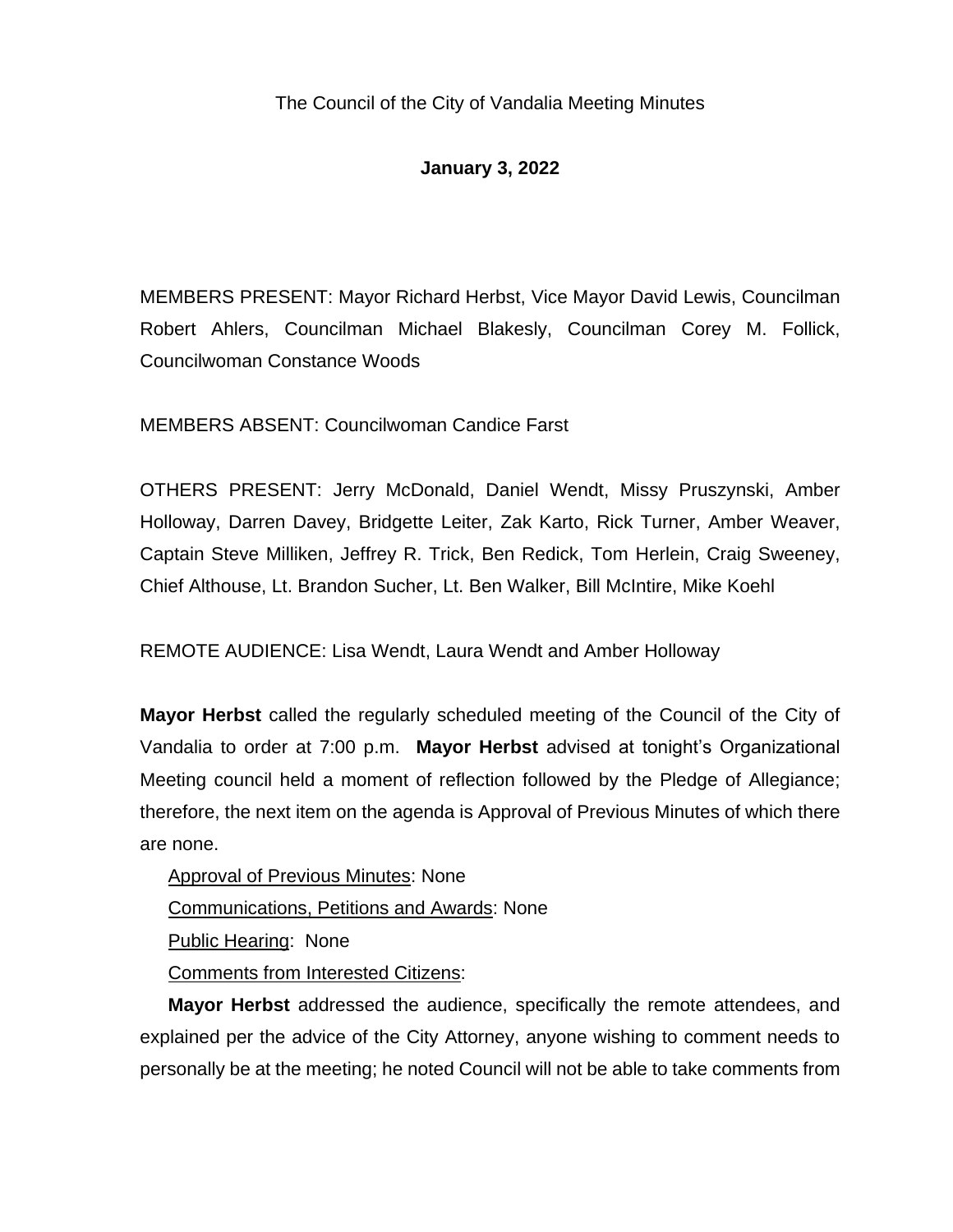# **January 3, 2022**

those participating electronically through Zoom. **Mayor Herbst** prompted anyone in the room who wished to speak on a topic to step forward.

**Ms. Amber Weaver**, 1031 Bailey Avenue, shared accolades for Lt. Ben Walker who recently gave her niece a tour of the police department.

## CITY MANAGER'S REPORT

## Information Items:

**Mr. Wendt** advised Council staff memebers will hold the first round of interviews for the Public Works Superintendent. He noted that position was vacated by Mr. Steve Nickels on December 31 and staff will be interviewing seven people. Next, **Mr. Wendt** thanked the city's first responders – police, fire, and public works crews for their work over the holidays. He shared that Chief Althouse, Chief Follick and Public Service Director Cron recently conducted recent inspections of all hotels in the city. Reports were issued on the investigations that yeild a reduction in calls for service.

## **City Offices Closed**

**Mr. Wendt** began by sharing that City offices will be closed **Monday, January 17** in observance of Martin Luther King, Jr. Day. The second meeting in January will be held on **Tuesday**, January 18 at 7:00 p.m.

## **Christmas Tree Recycling**

**Mr. Wendt** reminded the audience that the Parks and Recreation and Public Works Departments are offering Vandalia residents free recycling of their Christmas trees. Residents can drop off their trees at the Sports Complex until **January 31**. Beginning the first week of January, residents can also dispose of Christmas trees by placing them at the curb for pickup by Rumpke on your regular trash day.

## Action Items: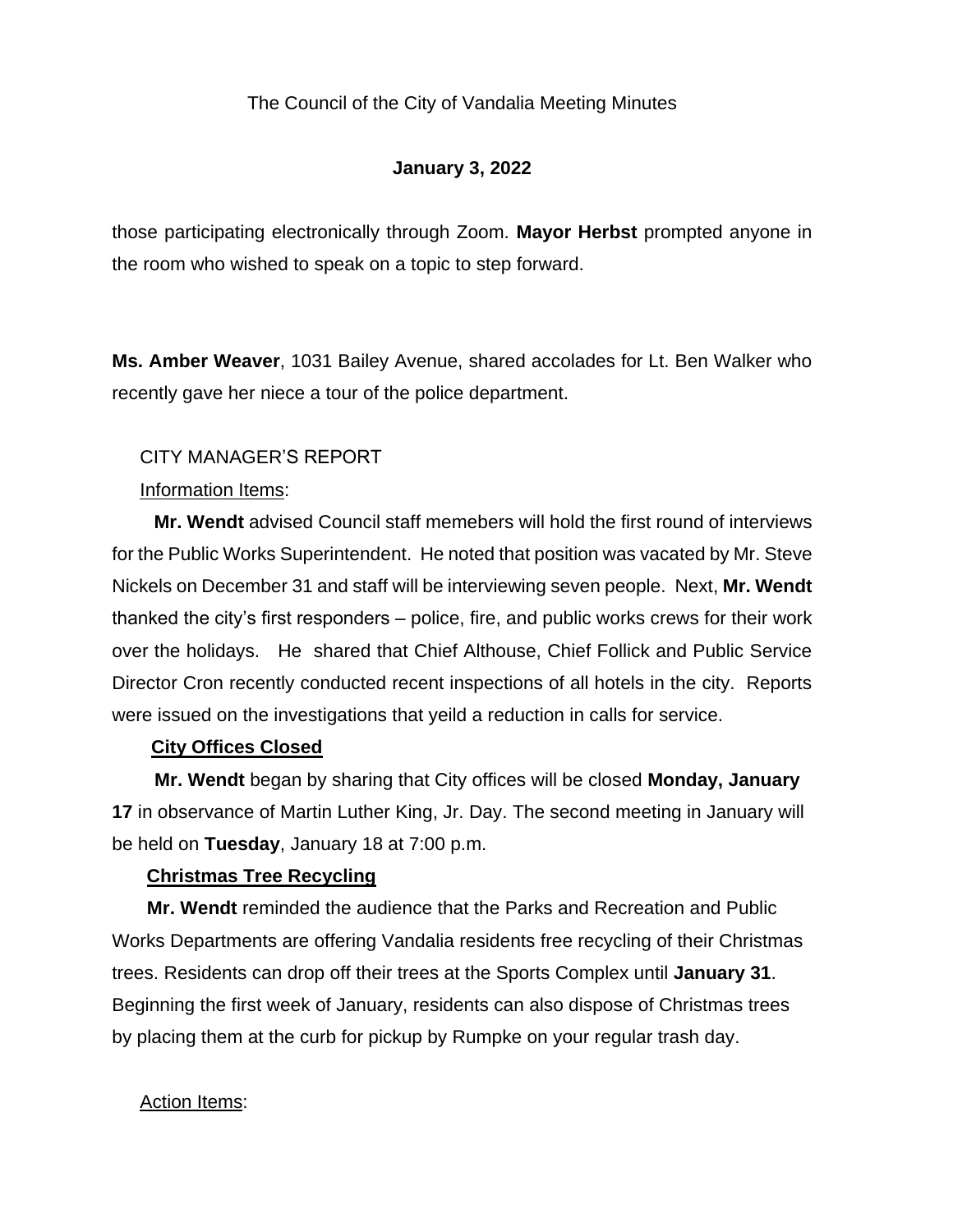#### **January 3, 2022**

## **Appointment of Representatives – 2022 MVRPC/TC**

**Mr. Wendt** announced that Vandalia is required annually to appoint a representative and an alternate representative to the Miami Valley Regional Planning Commission and the Transportation Coordinating Committee. An individual must also be designated to serve as the Technical Committee member. He continued by noting, currently, Mayor Herbst is representative, Miss Amber Holloway is the alternate, and Mr. Rob Cron is the current delegate to the Technical Committee. It was moved by Vice Mayor Lewis, seconded by Councilman Follick, to re-appoint Mayor Herbst as the representative, Miss Amber Holloway as the alternate, and Mr. Rob Cron as the delegate to the Technical Committee. All members present voted yes. Motion passed 6-0.

#### **Appointment of Representatives – 2021 First Suburbs Consortium**

**Mr. Wendt** explained the City of Vandalia is required annually to appoint two representatives and one alternate to the First Suburbs Consortium. He noted the current representatives are Mayor Herbst and Councilman Ahlers; Vice Mayor Lewis is the current alternate member. It was moved by Councilman Follick, seconded by Councilman Blakesly, to appoint members as presented. All members present voted yes. Motion passed 6-0.

# **Appointment to the Montgomery County Community Improvement Corporation**

**Mr. Wendt** advised this committee requires the Mayor of the City of Vandalia to be appointed annually. It was moved by Vice Mayor Lewis, seconded by Councilman Blakesly, to appoint Mayor Herbst to the Montgomery County Community Improvement Corporation. All members present voted yes. Motion passed 6-0.

# **Reappointment of A Council Representative - Vandalia Development Corporation**

Mr. Wendt advised this item was voted on during this evening's Organizational Meeting.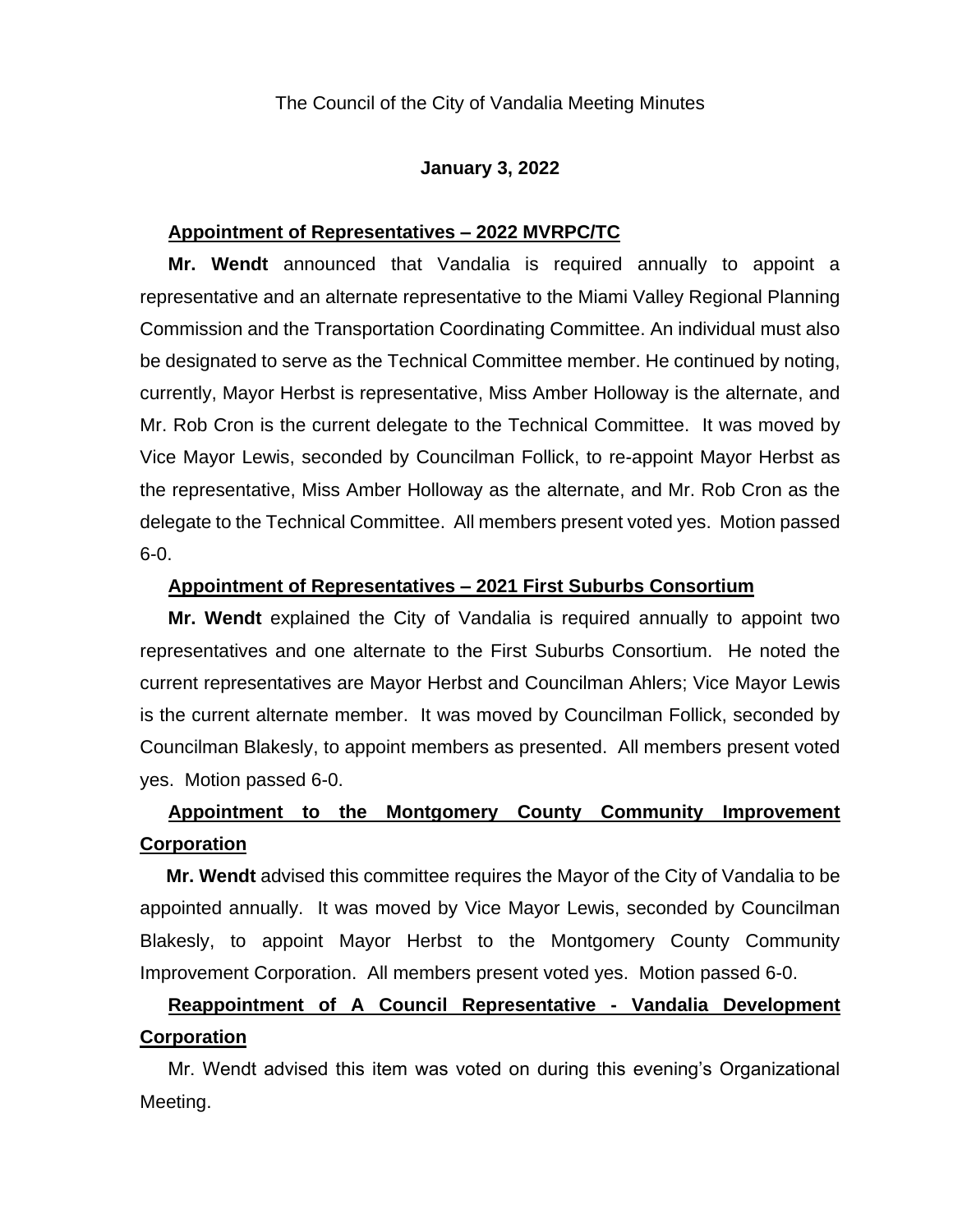#### **January 3, 2022**

#### Old Business: None

#### Resolutions:

**22-R-01** A Resolution Approving the Re-Plat of Cassel Hills Section 4. **Mr. McDonald** read Resolution 22-R-01 by title. **Mr. Wendt** explained the Applicant, Stoneridge Condo Association, has submitted an application requesting approval of a re-plat of 1.130 acres of lot 28, specifically Phase 3 of the Stoneridge Condominium Plat which contains a 4-unit condo building. The condo association is seeking to sell an unused portion of lot 28 of Cassel Hills Section 4 totaling 0.2529 acres in three separate pieces to 3 single-family residences, being lots 10, 11, and 12 of Cassel Hills Section 3 on Mistic Lane which directly border Lot 28. The Planning Commission voted 4-0 to recommend approval of the request to re-plat. It was moved by Vice Mayor Lewis, seconded by Councilman Ahlers, to approve Resolution 22-R-01. Motion passed 6-0.

**22-R-02** A Resolution Approving the Cassel Hills Extension Plat. **Mr. McDonald**  read Resolution 22-R-02 by title. **Mr. Wendt** explained the Applicant, Stoneridge Condo Association, has submitted an application requesting approval of a re-plat of lots 10, 11, and 12 of Cassel Hills Section 3. The re-plat is being requested for the addition of 0.1116 acres to lot 12, 0.1144 acres to lot 11, and 0.0269 acres to lot 10 for a total of 0.2529 acres being added to Cassel Hills Section 3 from Cassel Hills Section 4. The Planning Commission voted 4-0 to recommend approval of the request to re-plat. It was moved by Councilman Follick, seconded by Vice Mayor Lewis, to approve Resolution 22-R-02. Motion passed 6-0.

Ordinances – First Reading:

**22-01** An Ordinance Vacating Unnecessary Right Of Way To The Abutting Land Owner And Maintaining All Easements Therein**. Mr. McDonald** read Ordinance 22- 01 by title in the first reading. **Mr. Wendt** explained Contegra Construction has submitted a petition and Vacation Plat to vacate the Right of Way of Top Notch Court in the Northwoods Business Park. The vacation of this right of way would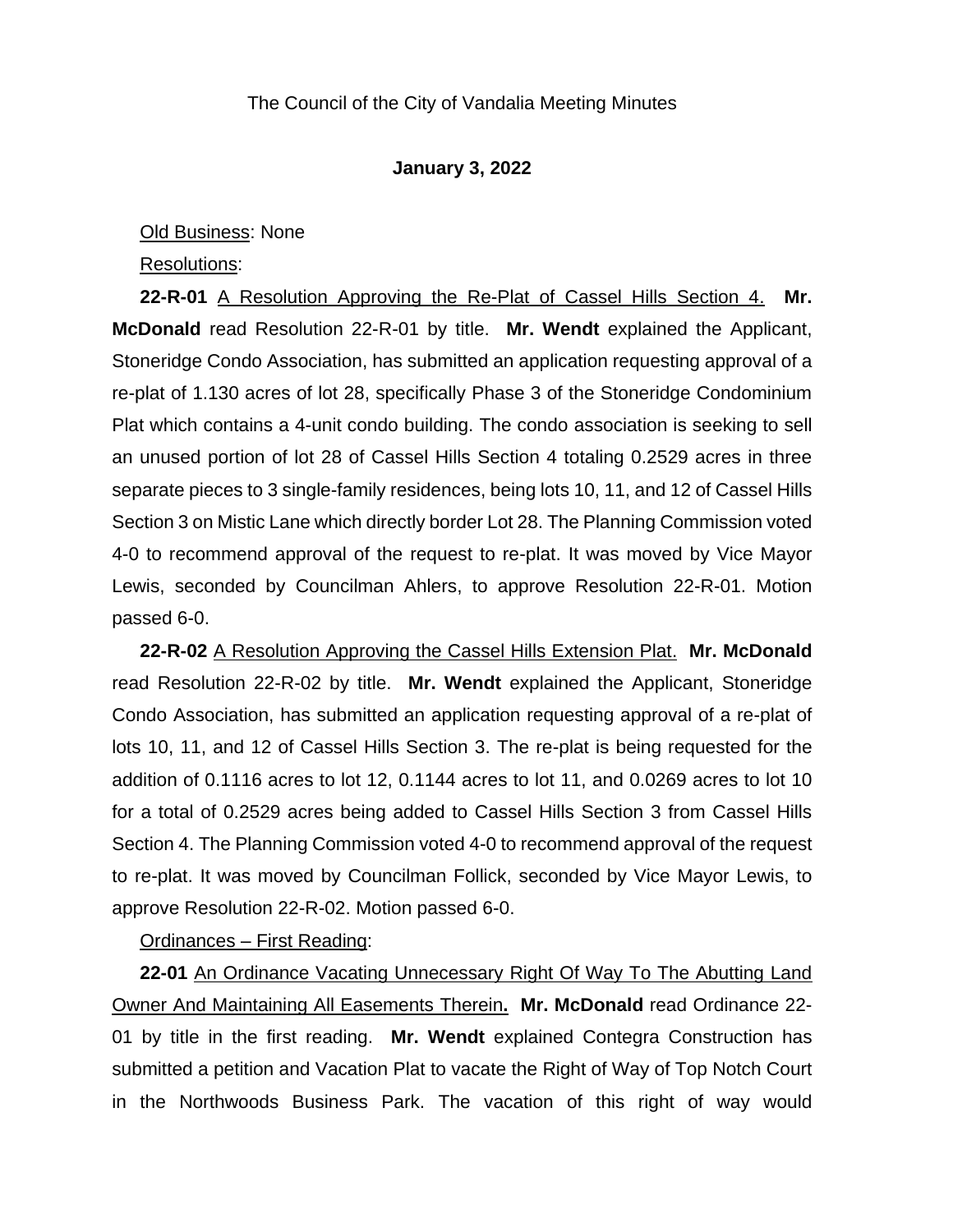#### **January 3, 2022**

accommodate the proposed development of this 35-acre site. The developer would be responsible to abandon or have relocated any and all utilities within the existing right of way before developing the property. It was moved by Councilman Ahlers, seconded by Councilman Blakesly, to approved Ordinance 22-01 in the first reading. All members present voted yes. Motion passed 6-0.

Ordinances – Second Reading:

**21-37** An Ordinance Approving A PUD Major Amendment For The Stoneridge Condominiums In The Planned Unit Development District **Mr. McDonald** read Ordinance 21-37 by title in the second reading. **Mr. Wendt** explained the Applicant, Stoneridge Condo Association, has requested approval of a PUD Major Amendment portion of Lot 28, Cassel Hills Section 4, to 3 single-family residences on lots 10, 11, and 12 of Cassel Hills Section 3 on Mistic Lane which directly borders lot 28. The Applicant includes letters from each of the 3 property owners in favor of the PUD Major Amendment and expresses their desire to purchase the property. The Planning Commission voted 4-0 to recommend approval of the requested PUD Major Amendment with one condition, that a 45' setback is applied instead of the full extinguishment of the setback requirement. There were no comments or questions during the Public Hearing. It was moved by Councilman Follick, seconded by Councilman Ahlers, to approve Ordinance 21-37. Motion passed 6-0 in the second reading.

**21-38** An Ordinance Amending Vandalia Code Section 452.03(a)(14) Dealing With Parking. **Mr. McDonald** read Ordinance 21-38 by title in the second reading. **Mr. Wendt** advised the Vandalia Division of Police in conjunction with City of Vandalia Prosecutor David Caldwell are recommending a City Code Amendment to 452.03(a)(14) to increase driver safety related to the enforcement of commercial vehicle traffic and parking violations along interstate ramps. The code currently reads, "No person shall stand or park a vehicle, except when necessary to avoid conflict with other traffic or to comply with the provisions of this title, or while obeying the directions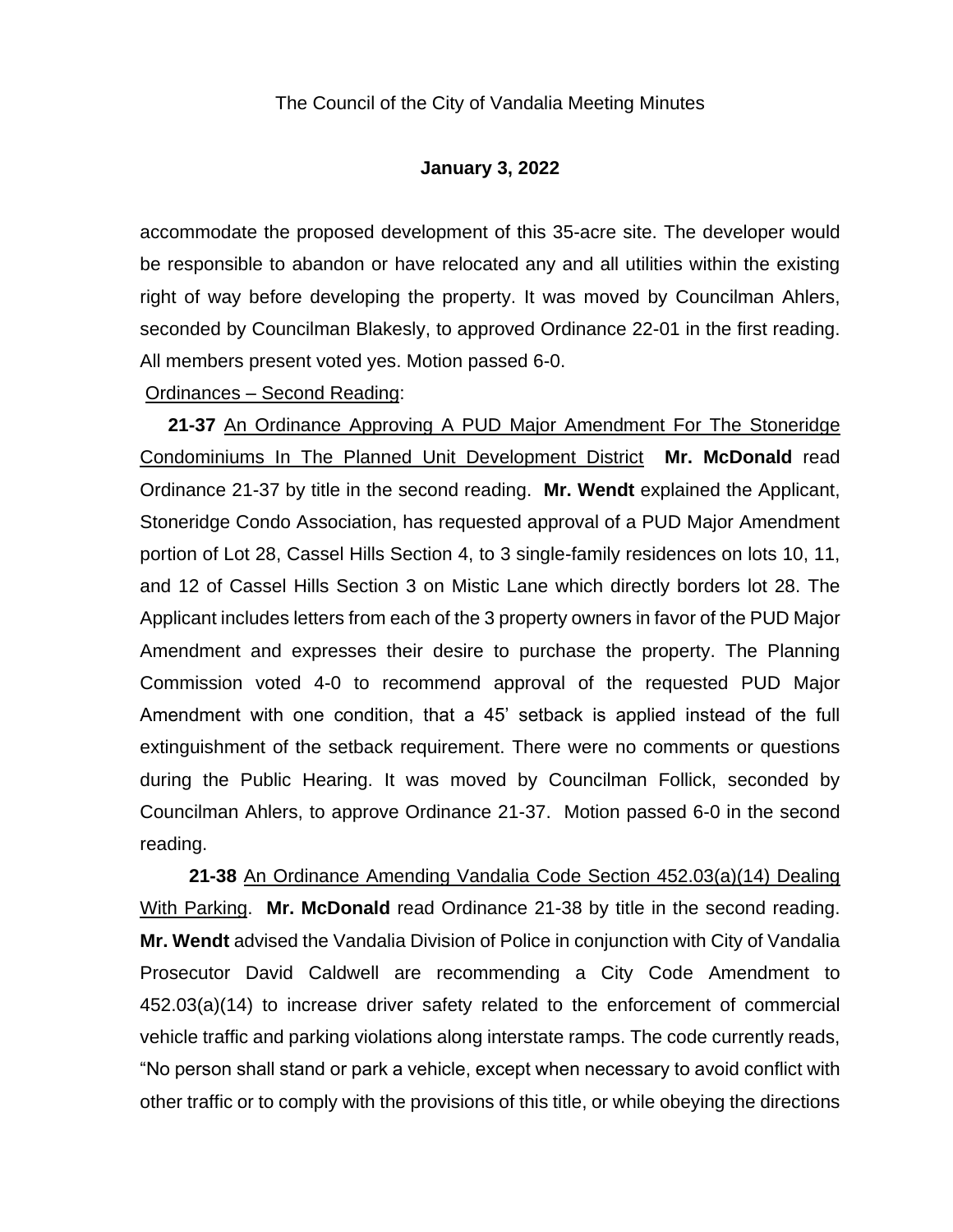#### **January 3, 2022**

of a police officer or a traffic-control device, in any of the following places: at any place where signs prohibit stopping." The Prosecutor is recommending the code be amended as such, "…any place where signs prohibit stopping and/or parking." There were no comments or questions during the Public Hearing. It was moved by Councilman Blakesly, seconded by Councilman Follick, to approve Ordinance 21-38. Motion passed 6-0 in the second reading.

Ordinances – Emergency: None

#### Reports from Boards and Commissions:

#### **Conditional Use – 9105 Peters Pike**

**Mr. Wendt** explained the Applicant, Taft Stettinius & Hollister LLP, has submitted an application requesting a conditional use permit to allow the use of warehouse on the property located at 9105 Peters Pike in the Office/Industrial Park (O/IP) Zoning District. The proposal is to construct a 728,000 SF warehouse facility with ancillary offices with 162 loading docks, 199 trailer spaces, and 594 parking spaces. The Planning Commission voted 3-0-1 to recommend approval. It was moved by Vice Mayor Lewis to deny. The motion failed for lack of a second. Then it was moved by Councilman Follick, seconded by Councilman Ahlers, to approve the Conditional Use at 9105 Peters Pike. **Vice Mayor Lewis** spoke strongly against this conditional use specifically as it relates to our efforts to reduce truck traffic and increase citizen safety and the quality of life in the City of Vandalia. He concluded his dialogue by urging Councilmembers to vote against said conditional use. Councilman Follick spoke in favor of the conditional use noting that as a city we need to change our perspective on development because this region of Montgomery County is benefiting from warehousing, logistics and distribution. Furthermore, he noted this type of development has the full support of everyone in the county – other elected officials, the Dayton Development Coalition, state and local officials with the exception of this body. **Councilman Follick** explained development around the city is inevitable and its time to change our perspective on surrounding development and start receiving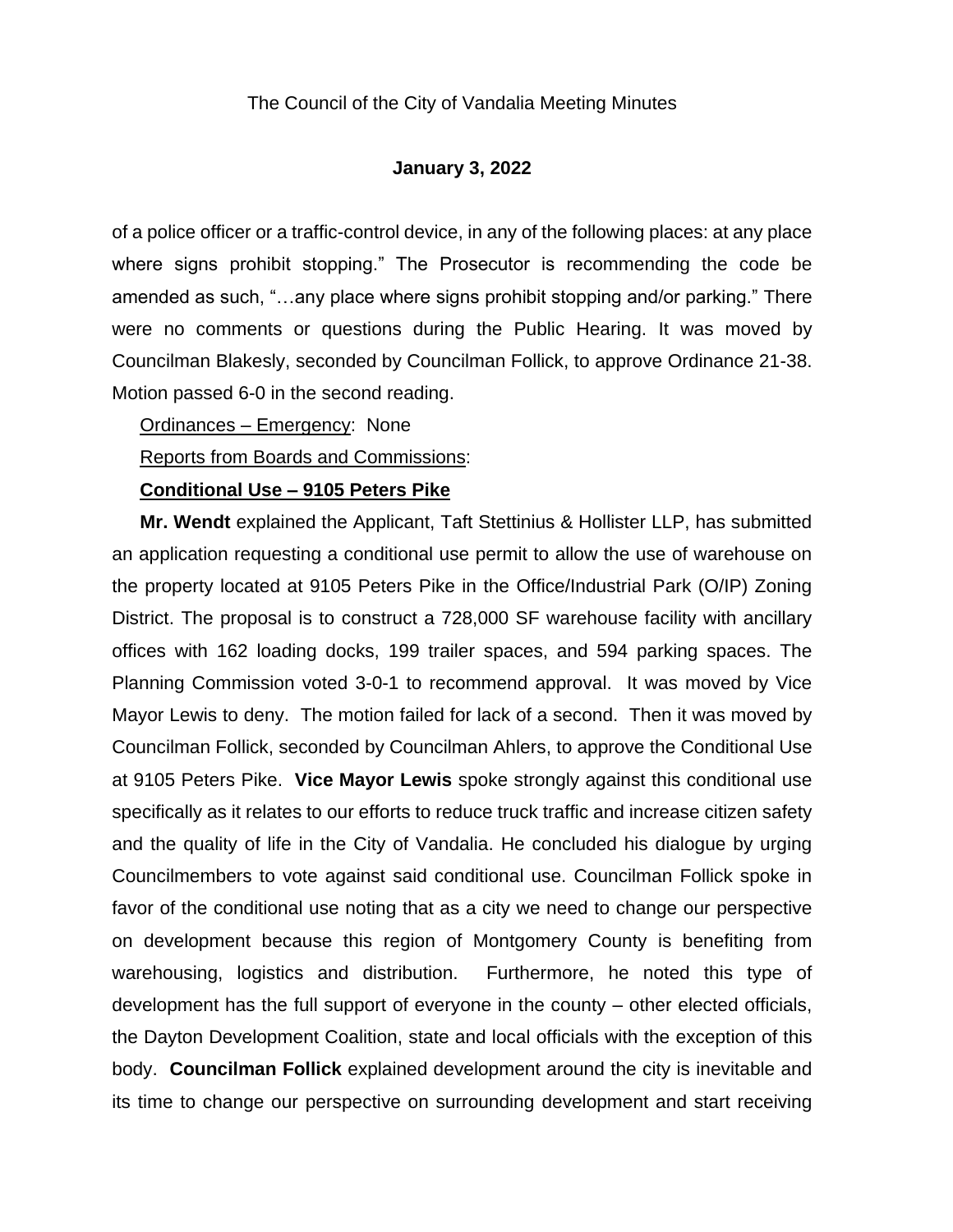#### **January 3, 2022**

some of the benefits from the proliferation of development surrounding Vandalia. Councilman Follick strongly noted the importance of revenue from local development in Vandalia to mitigate rising and future operating expenses. He concluded his dialogue by indicating all the reasons he will be voting in favor of the conditional use**. Mr. Ben Redick**, 214 South Ridge Avenue, Troy, Ohio, advised he represents the property owners. He gave a brief history of the conditional use noting that community support for this project is important and he made it clear that this developer will be completely cooperative with the city including promoting truck traffic to use the Airport Access Road. **Mr. Redick** explained the developer is well aware of the City's expectations and concerns with truck traffic and the developer plans to be fully cooperative and supportive of the city's efforts. **Mayor Herbst** called for additional comments. There were none. Councilman Blakesly voted yes, Councilman Follick voted yes, Councilwoman Woods voted yes, Councilman Ahlers voted yes, Vice Mayor Lewis voted no, Mayor Herbst voted yes. Motion passed 5-1.

#### **Variance: Perimeter Landscaping – 9105 Peters Pike**

**Mr. Wendt** explained the Applicant, Taft Stettinius & Hollister LLP, on behalf of Pinchal & Company, LLC, potential purchaser, has requested a variance for substantial compliance on the perimeter landscaping of vehicular use area requirement over a three-year period, beginning on the date the facility is operational. The Board of Zoning Appeals voted 4-0 to recommend denial. It was moved by Councilman Follick, seconded by Councilman Blakesly, to deny the variance. All members voted to deny the variance. Motion passed 6-0.

#### **Variance: Screening – 9105 Peters Pike**

**Mr. Wendt** advised the Applicant, Taft Stettinius & Hollister LLP, on behalf of Pinchal & Company, LLC, potential purchaser has requested a variance for substantial compliance on screening of vehicular use areas from rights-of-way over a three-year period, beginning on the date the facility is operational. The Board of Zoning Appeals voted 4-0 to recommend denial. It was moved by Councilman Ahlers, seconded by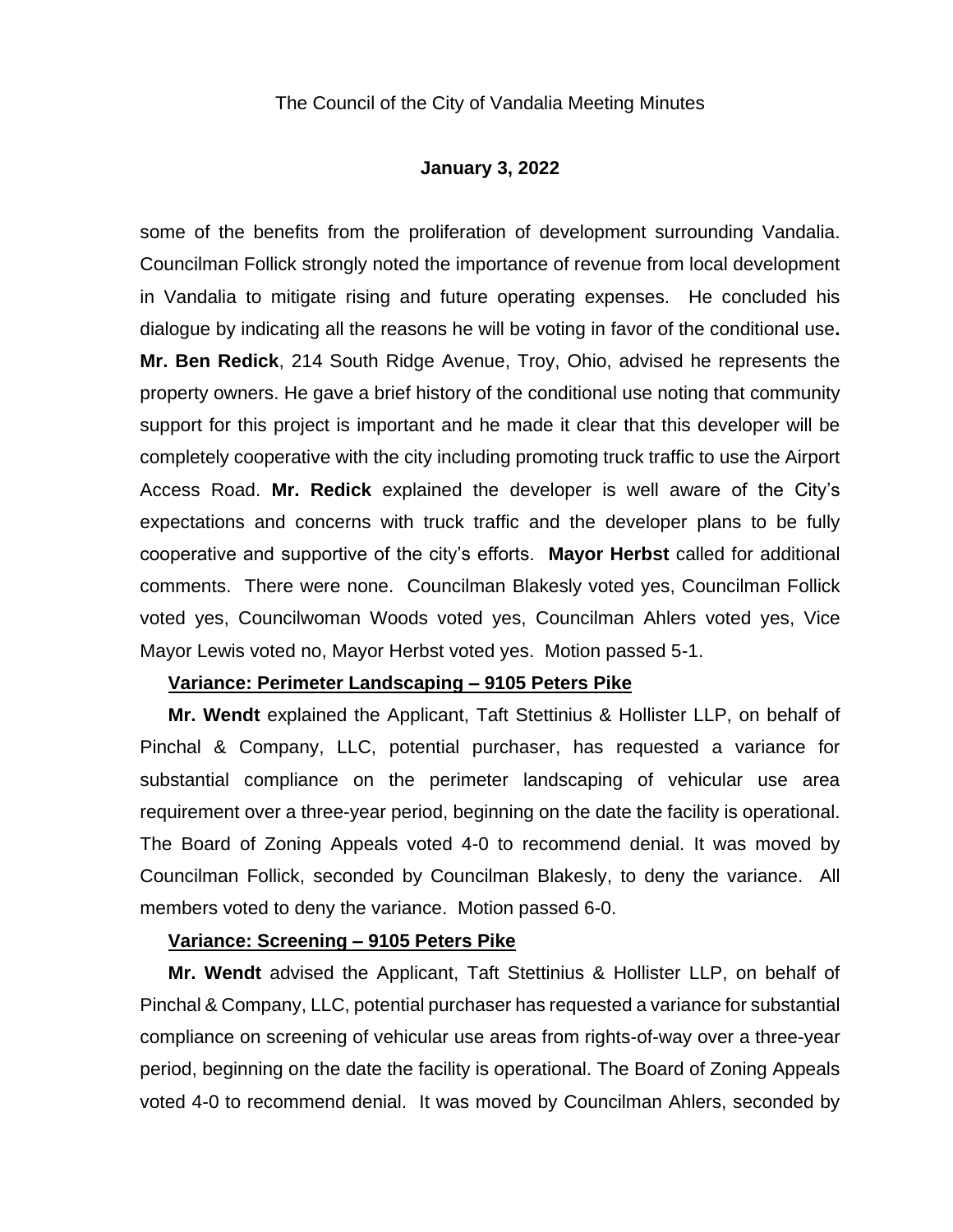#### **January 3, 2022**

Councilman Follick, to deny the variance. All members present voted to deny the variance. Motion passed 6-0.

#### **Variance: Loading Docks in Front Yard – 9105 Peters Pike**

**Mr. Wendt** explained the Applicant, Taft Stettinius & Hollister LLP, on behalf of Pinchal & Company, LLC, potential purchaser, has requested a variance to allow for loading docks within the front yard. The Board of Zoning Appeals voted 4-0 to recommend approval. It was moved by Councilman Follick, seconded by Councilman Blakesly, to approve the variance. Councilman Ahlers voted yes, Councilman Blakesly voted yes, Councilman Follick voted yes, Councilwoman Woods voted yes, Vice Mayor Lewis voted no, Mayor Herbst voted yes. Motion passed 5-1.

#### **Variance: Increased Maximum Impervious Area – 1140 W. National Road**

**Mr. Wendt** advised the Applicant, Park-N-Go Inc., has requested a variance to allow for an increase in the maximum allowable impervious area beyond 80% within the Highway Business (HB) zoning district. Per City Code Section 1226.05(a) Table 1226-3 "Other Site Development Requirements for Nonresidential Districts", properties within the Highway Business (HB) zoning district may have a maximum impervious surface coverage of 80%. The Applicant has requested to pave an area of land on the eastern portion of their property which is currently a stormwater detention pond, and this would increase the impervious area above 80%. The Applicant also has indicated in their application that they would like to convert their detention pond to an underground water retention facility and City Staff suggested the Applicant wait until after the variance process was complete to seeking engineering designs to avoid potentially unnecessary costs. At its meeting on December 8, 2021, the Board of Zoning Appeals voted 5-0 to recommend approval of the requested variance to City Code Section 1226.05(a) Table 1226-3 "Other Site Development Requirements for Nonresidential Districts", to allow for an increase in the maximum allowable impervious area beyond 80%. It was moved by Councilman Blakesly, seconded by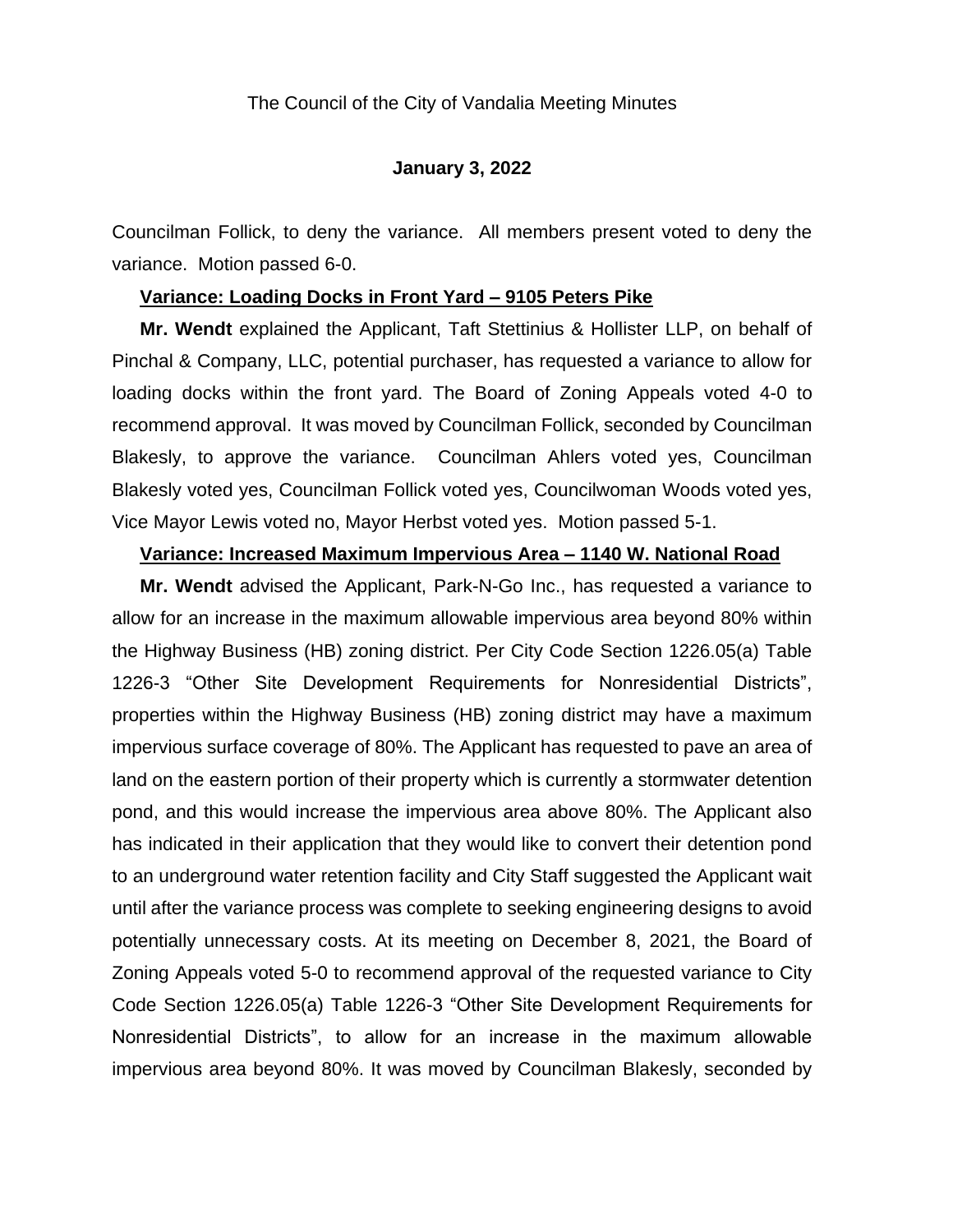## **January 3, 2022**

Councilman Follick, to approve variance request. All members present voted yes. Motion passed 6-0.

### **Variance: Roof Top Sign – 318 E. National Road**

**Mr. Wendt** explained the Applicant, Signarama, on behalf of the *Subway* Franchisee has requested a variance to allow for a roof top sign replacement. Per City Code Section, roof top signs are listed as prohibited within the City. The current "Subway" roof top sign is a legal non-conforming sign, so reconstruction would require either compliance with the Code or a variance. At its meeting on December 8, 2021, the Board of Zoning Appeals voted 5-0 to recommend approval of the requested variance to City Code Section 1236.06(a)(16) "Prohibited Signs" to allow for a roof top sign replacement. It was moved by Councilman Ahlers, seconded by Councilman Blakesly, to approve the variance. All members present voted yes. Motion passed 6- 0.

## **Conditional Use – 6520 Poe Ave**

**Mr. Wendt** advised the Applicant, Hondros College of Nursing, has applied requesting a conditional use permit to allow the use of Educational Institution (Higher Education) on the property located at 6520 Poe Ave in the Office/ Industrial Park (O/IP) Zoning District. The Educational Institutions (Higher Education) use is a Conditionally Permitted Use in the O/IP Zoning District pursuant to Table 1218-1: Principally Permitted Uses in Base Zoning Districts. Planning Commission voted to recommend the conditional use permit 4-0. It was moved by Councilman Follick, seconded by Councilman Blakesly, to approve the conditional use. All members present voted yes. Motion passed 6-0.

### **Council Comments:**

**Mr. McDonald** commented that very respectful debate was held this evening.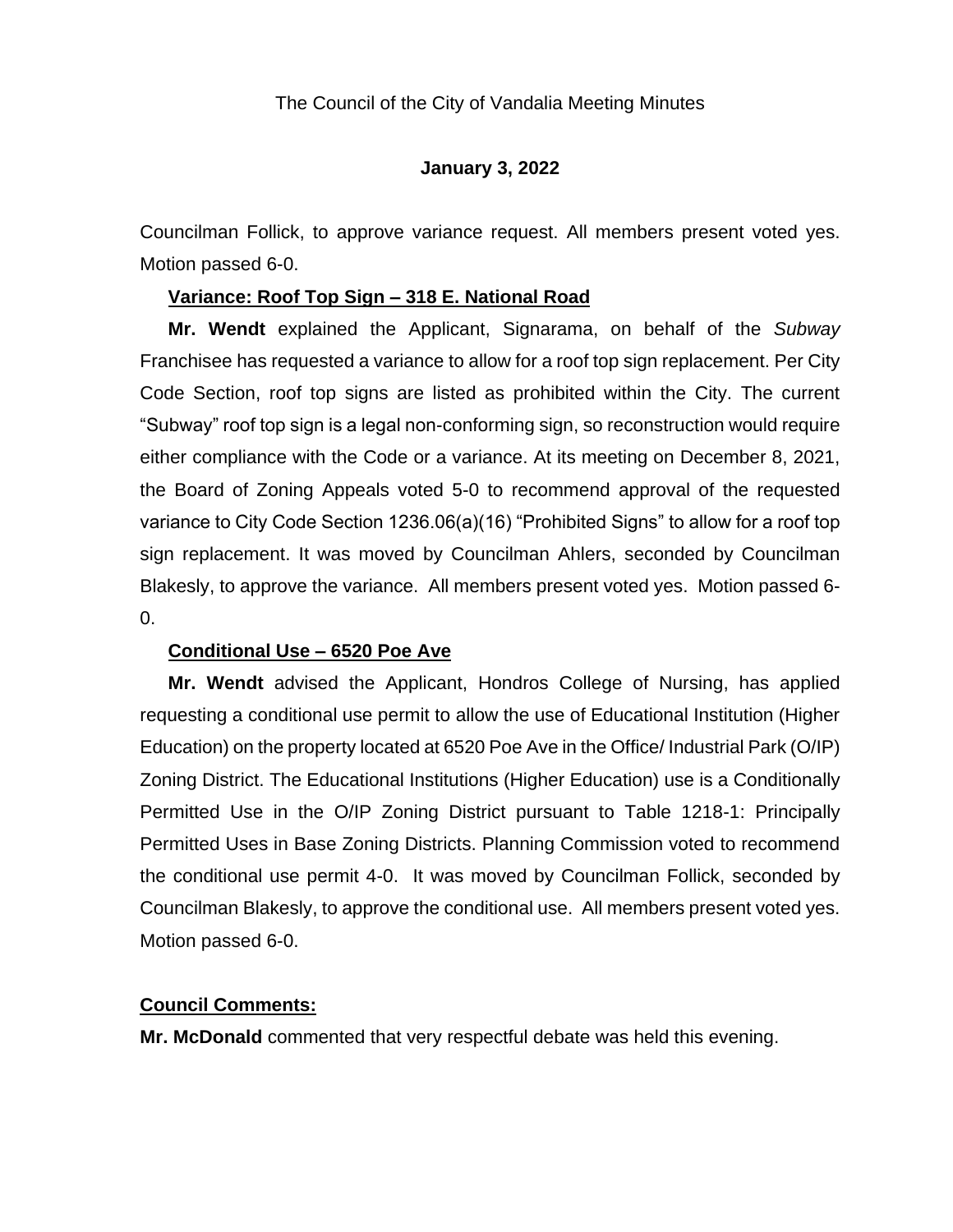## **January 3, 2022**

**Councilman Blakesly** moved to excuse Councilwoman Farst from all tonight's meetings. Councilman Ahlers seconded the motion. All members present voted yes. Motion passed 6-0.

**Vice Mayor Lewis** commented that he has no ill will. He shared that the Peters Pike items were something that he wanted to be consistent on and tried his best, and he will certainly support efforts moving forward. He has the utmost respect for the Applicant, staff and Councilmembers. **Vice Mayor Lewis** apologized for his absence in December.

**Mayor Herbst** thanked Vice Mayor Lewis and Councilman Follick for their dialoge this evening and concluded by noting we all want what is best for Vandalia.

No Executive Session was held.

The regular Council Meeting was then adjourned at 7:47 p.m.

APPROVED:

Richard Herbst, Mayor

ATTEST:

\_\_\_\_\_\_\_\_\_\_\_\_\_\_\_\_\_\_\_\_\_\_\_\_\_\_\_\_\_\_\_\_\_\_ Missy Pruszynski, Deputy Clerk of Council